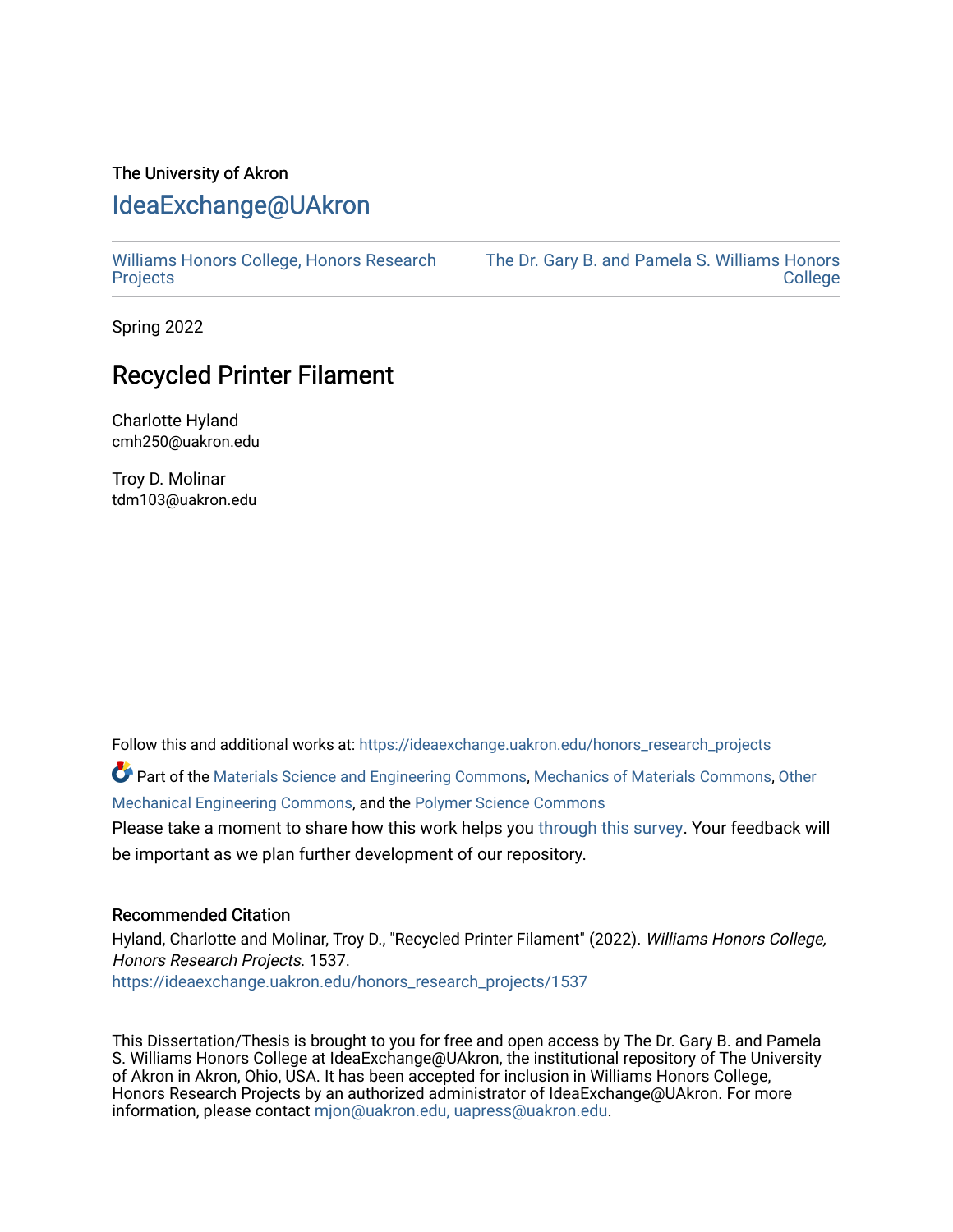

# EXAMINING THE EFFECT OF RECYCLING ON PLA FILAMENT

By

Charlotte Hyland

Jasmeen Kaur

Troy Molinar

Final Report for 4600:486 Senior/Honor Design, Spring 2022

Faculty Advisor: Dr. Manigandan Kannan

Honors Advisor: Dr. Scott Sawyer

Faculty/Honors Reader 1: Dr. Gregory N Morscher

Faculty/Honors Reader 2: Aaron Trexler

01 May 2022

Project No. 107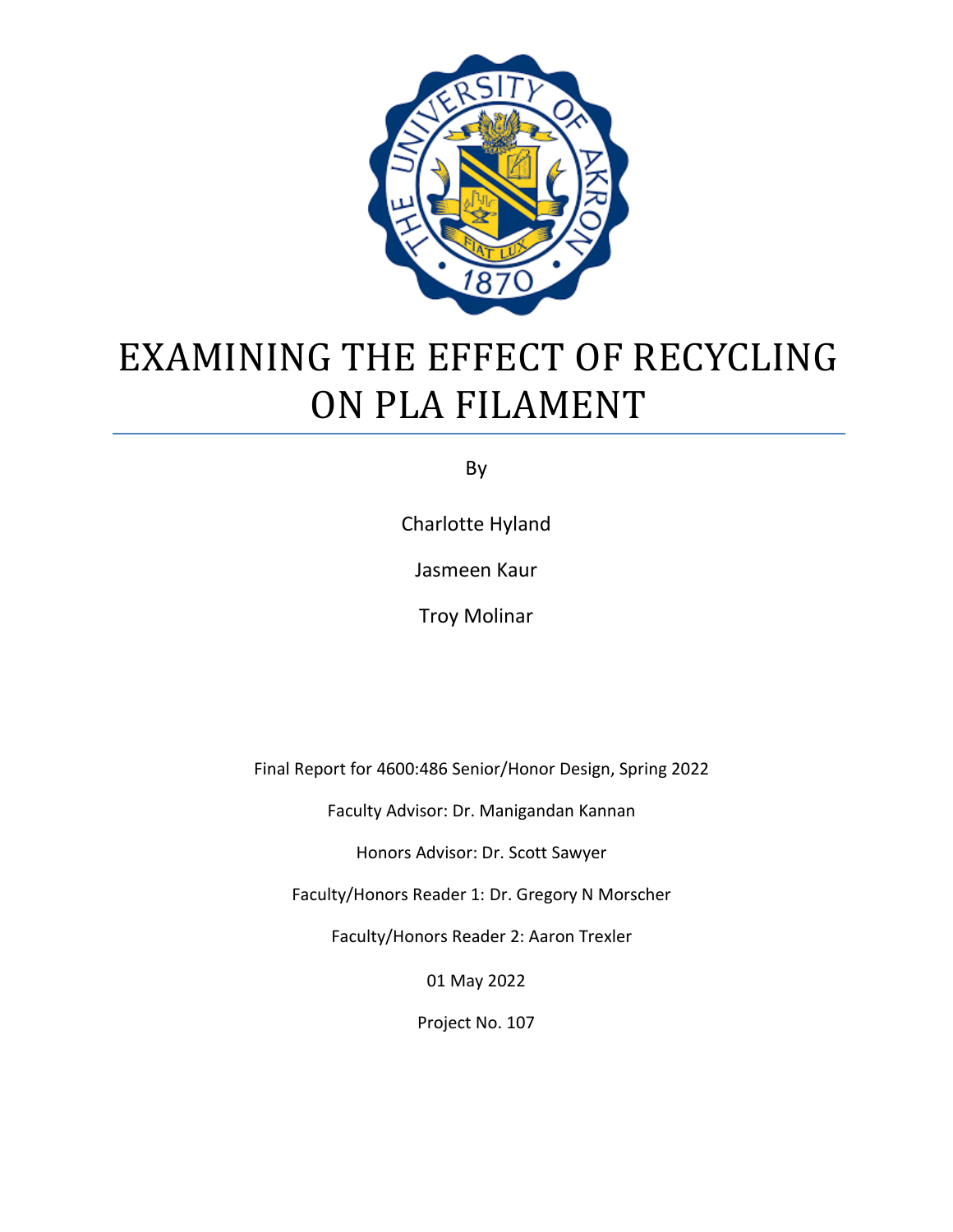## **Abstract**

The purpose of this research is to examine the effects of recycling PLA filament for 3D printing on its material properties. After examining these effects, PLA and carbon fiber additives were mixed with recycled PLA pellets in different ratios to attempt to regain material properties lost in the recycling process. To complete these findings, an experiment was design and executed.

The research found that tensile strength during multiple iterations of recycling remained mostly unaffected, however, the strain degraded exponentially. In the PLA additive study, high ratios of PLA additive were able to increase the strength and strain properties of the material. In the carbon fiber study, the strength and strain properties could not be restored.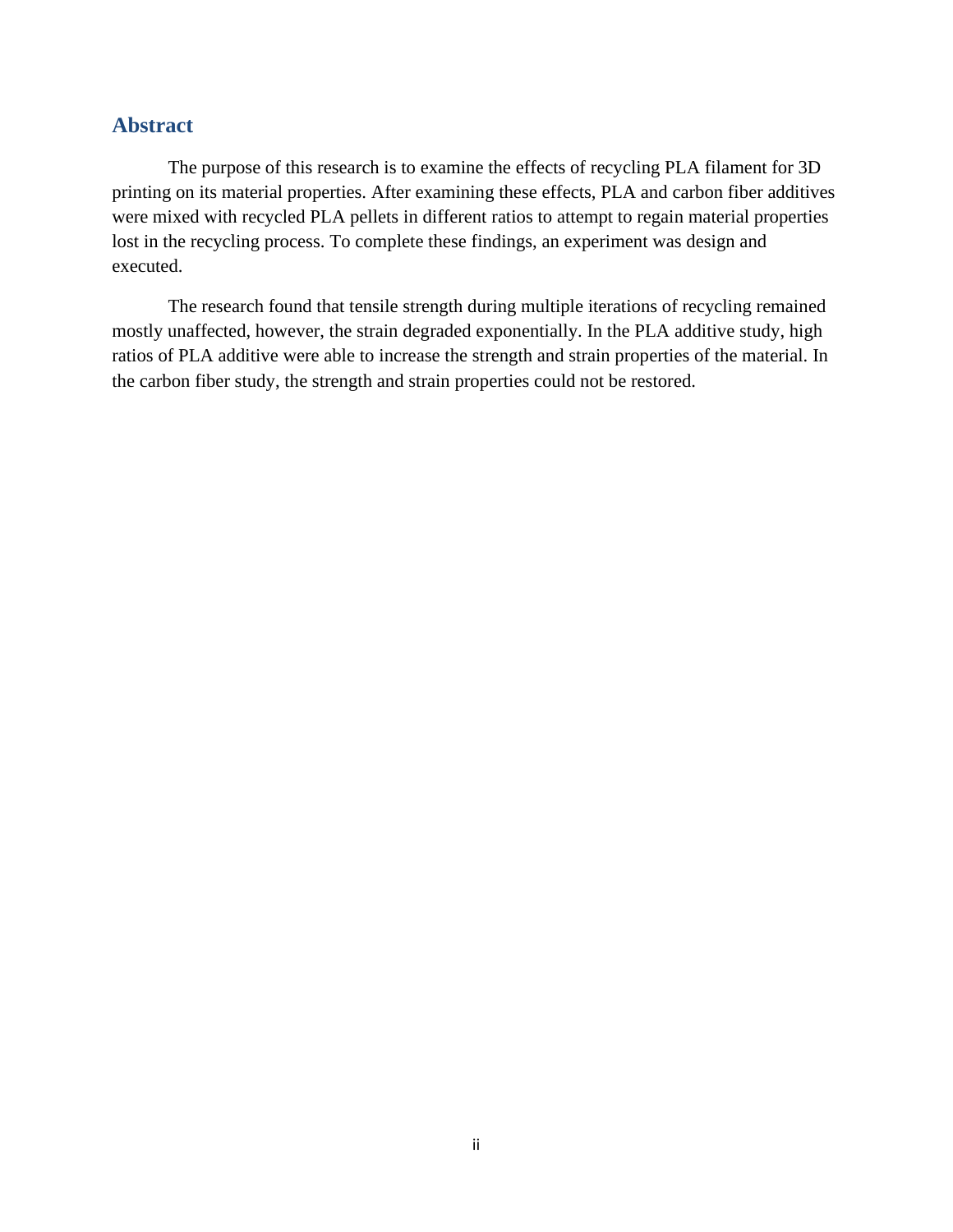# **Acknowledgements**

We would like to express our deep appreciation for our research professor, Dr. Kannan for his continual support, guidance, and encouragement. We would also like to thank Aaron Trexler, Senior Engineering Technician, for all of the technical support he provided for us and users of the 3D printing lab. We couldn't have done our work without your expertise. Finally, we'd like to thank the graduate students and student assistants that help run the equipment in ASEC basement.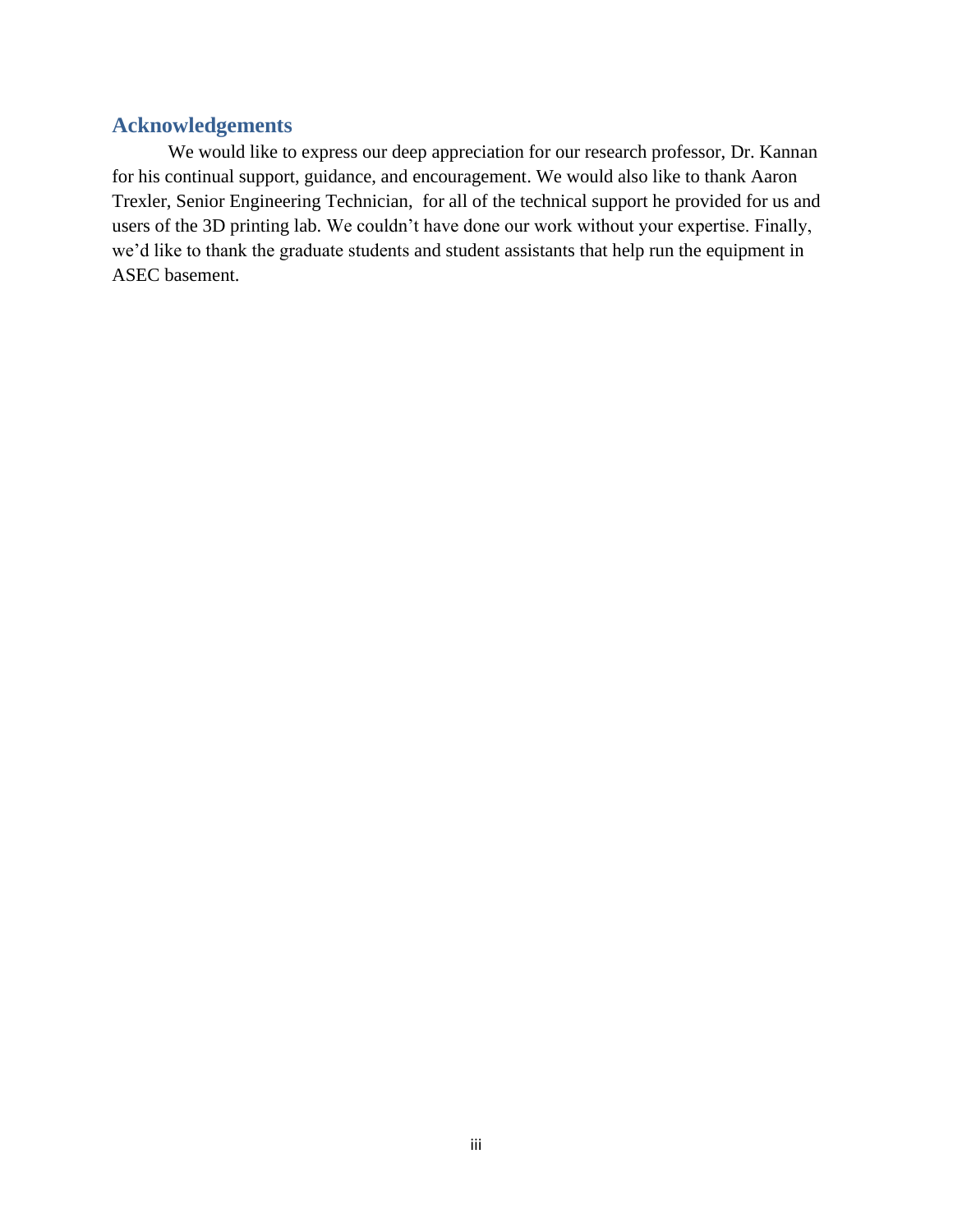# **Contents**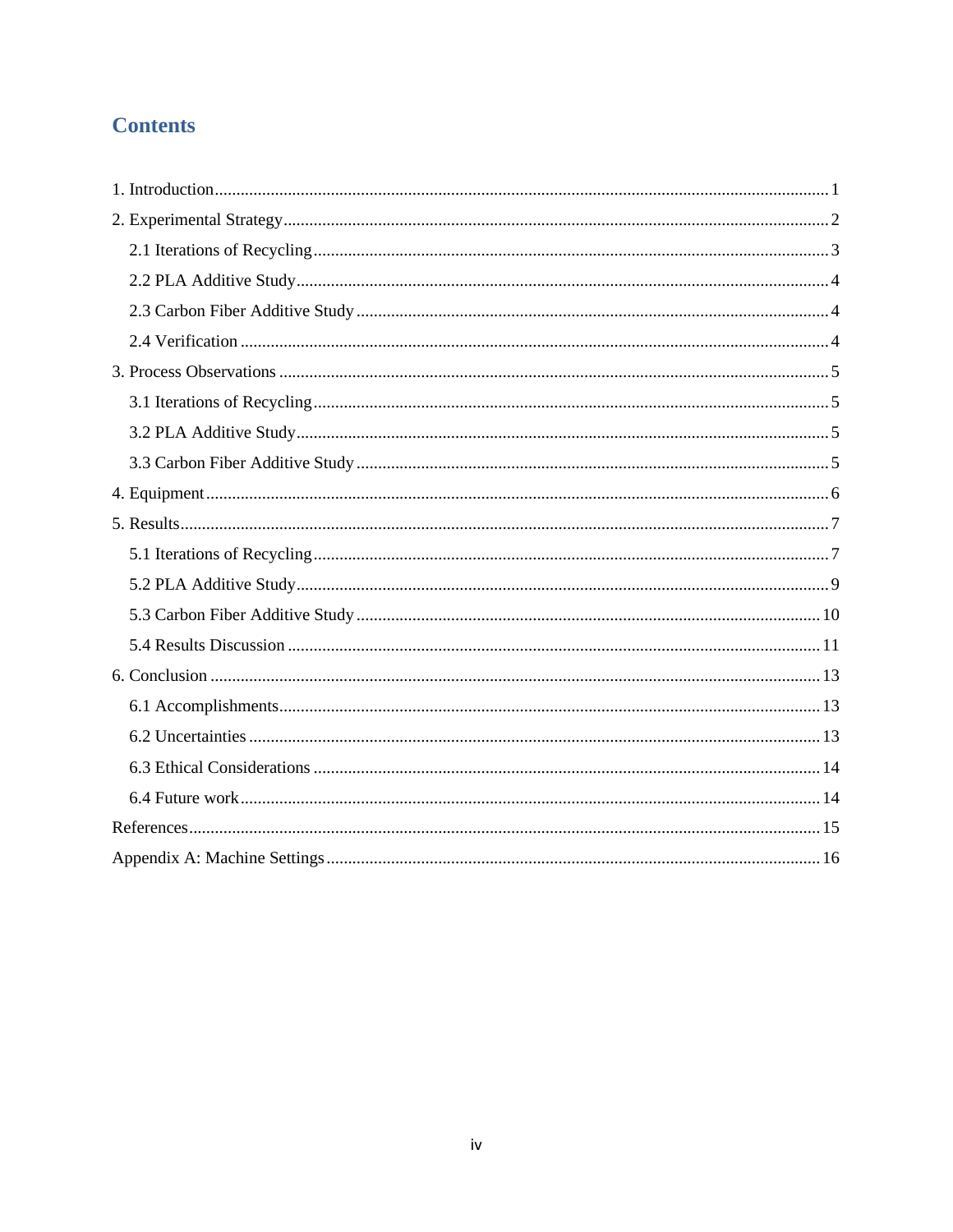## <span id="page-5-0"></span>**1. Introduction**

The College of Engineering and Polymer Science has 18 3D printers in it's 3D printing lab. In a 2-month study of the lab, over 32lbs of waste was collected, comprising of failed prints, unneeded prints or support materials. Despite PLA being biodegradable, this required certain conditions. It will most often just sit in the landfill. If it does degrade, it leaves behind heavy trace metals which are very harmful to the environment.

The purpose of this research project is to examine the effects of recycling PLA filament on it's material properties for 3D printing. An experimental procedure was designed for 3 studies. The first study was to understand the degradation of material properties after several iterations of recycling. The main issues that are faced when recycling PLA is that the ductility decreases as the number of recycling iterations increases. Strength is not as greatly affected. To explore this problem, we added unrecycled PLA and Carbon Fiber in separate studies to the recycled filament to attempt to restore some of the ductility to the filament.

Many of the 3D printing done in the 3D printing lab are prototyping or class projects. These types of prints do not necessarily need to have the best material properties. This allows for the opportunity for the use of recycled filament. Money and material can be saved by using recycled material. Creative projects are another great opportunity to use recycled material. By establishing a robust recycling system, the university can reduce its carbon footprint.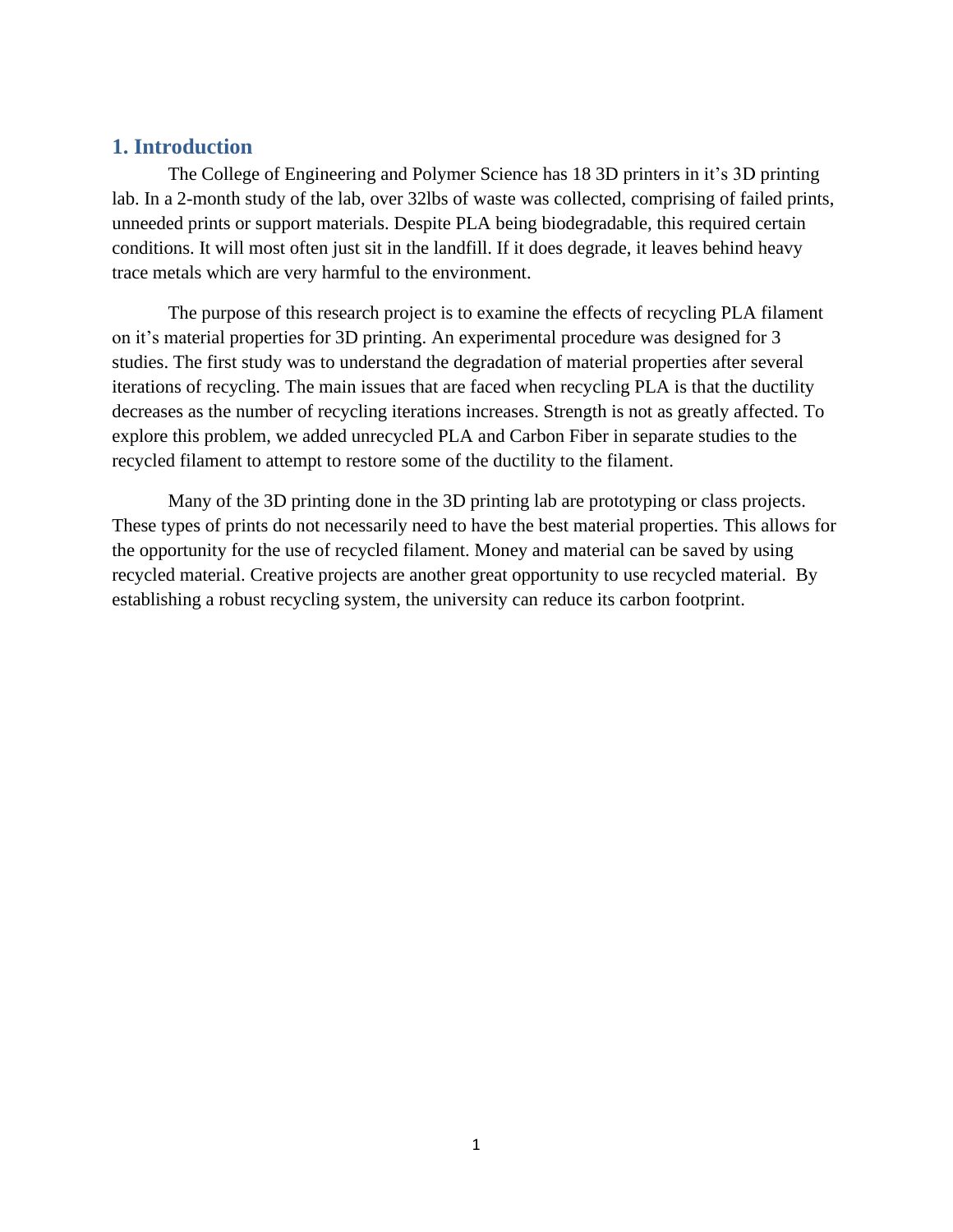## <span id="page-6-0"></span>**2. Experimental Strategy**

The experiment was split into three distinct phases: Iterations of Recycling, PLA Additive, and Carbon Fiber Additive. For each of these studies, we used the ASTM D368 tensile testing standard to determine the ultimate tensile strength of the material along with strain the material experienced to measure its ductility. To perform these tests, we printed out PLA into dog-bone shapes with Ultimakers in the 3D printing lab. The Instron machine in ASEC 1B was used to perform tensile testing. A testing method was set up with a speed of 3mm/minute. This speed is within the range set by the ASTM D368 standard. The dog-bones were run till failure. The raw data was then transferred to a USB drive, where the necessary calculation was done on an excel file to finalize the data.



**Figure 1: 3D printing test dog bone samples** 

The Filabot recycling system was used in this project. The system consists of 4 separate machines. The process can begin in two places. When recycling printed specimens, the Filabot Reclaimer was used to break prints into pellets. Alternatively, the Filabot Pelletizer can be used to pelletized filament strands. Next, the pellets enter the Filabot EX2, where the temperature, and extrusion speed where optimized to extrude the pellets into filament. From the extrusion nozzle, the filament goes over the airpath to begin to cool. The speed of the fans can change for different applications. Before entering the last machine, a separate inline measuring system was attached to the spooler. This allows a digital display to track filament diameter. For the application of this project, filament was to be printed between 2.75mm and 3.00mm, and an optimal diameter of 2.85mm. The filament then is pressed and spooled in the Filabot Spooler. The spooling function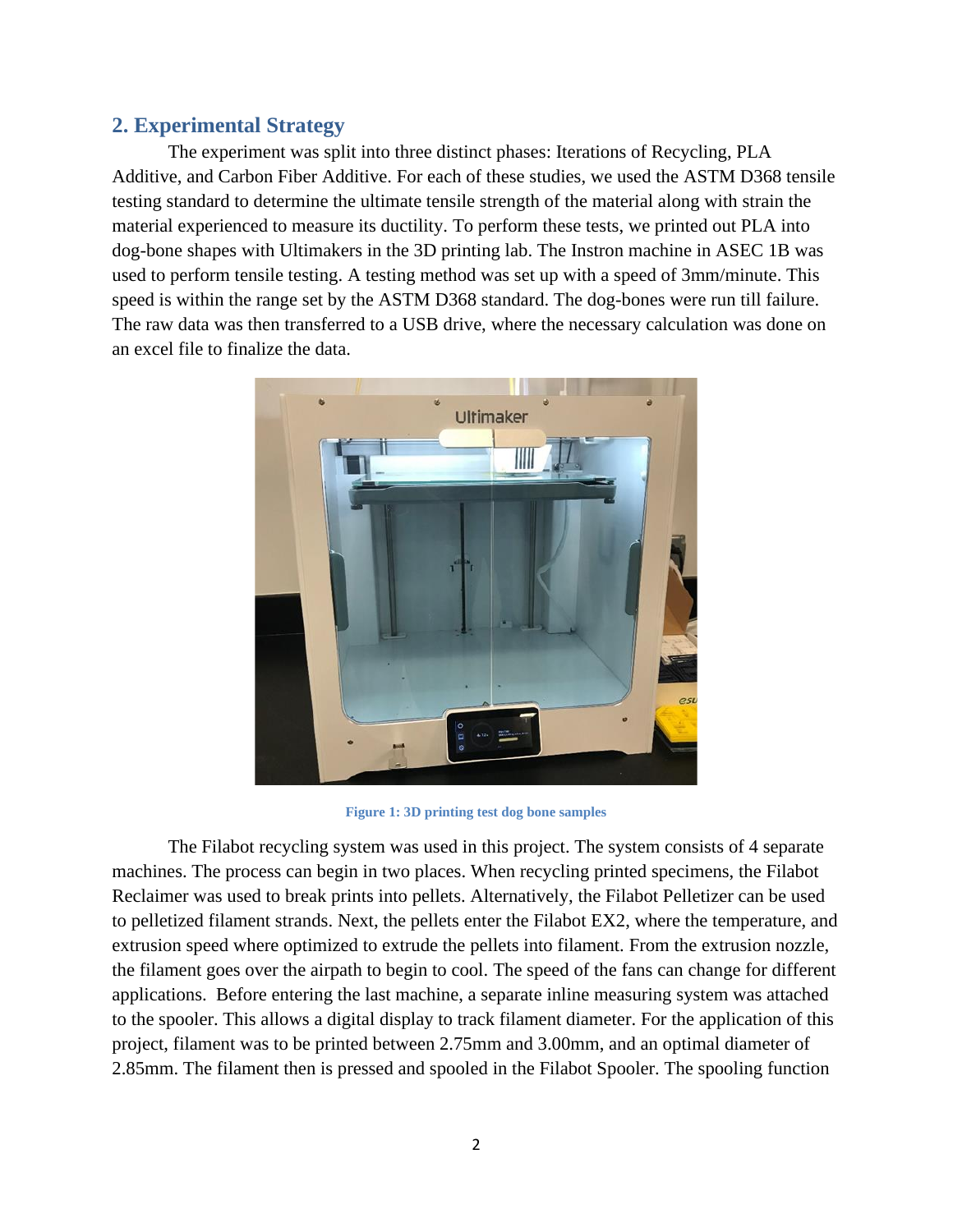was not used in this project because the tension of the filament caused the motor of the spooler to stop rotating. Specifications for each study can be found in appendix A.



**Figure 2: Filabot Recycling System**

# <span id="page-7-0"></span>**2.1 Iterations of Recycling**

A roll of store-bought PLA filament was used to print dog bone samples. These samples were tensile tested. These are the control samples. The tested and broken samples were the broken down further into pellets and put through the recycling system and made into filament. This filament was used in the 3D printer to make dog bone samples. These samples were tested and the process was repeated for 4 iteration of recycling of the PLA. The tensile test data was analyzed and the strength and stain properties were compared to the control results.





**Figure 3: Summary of Design Plan**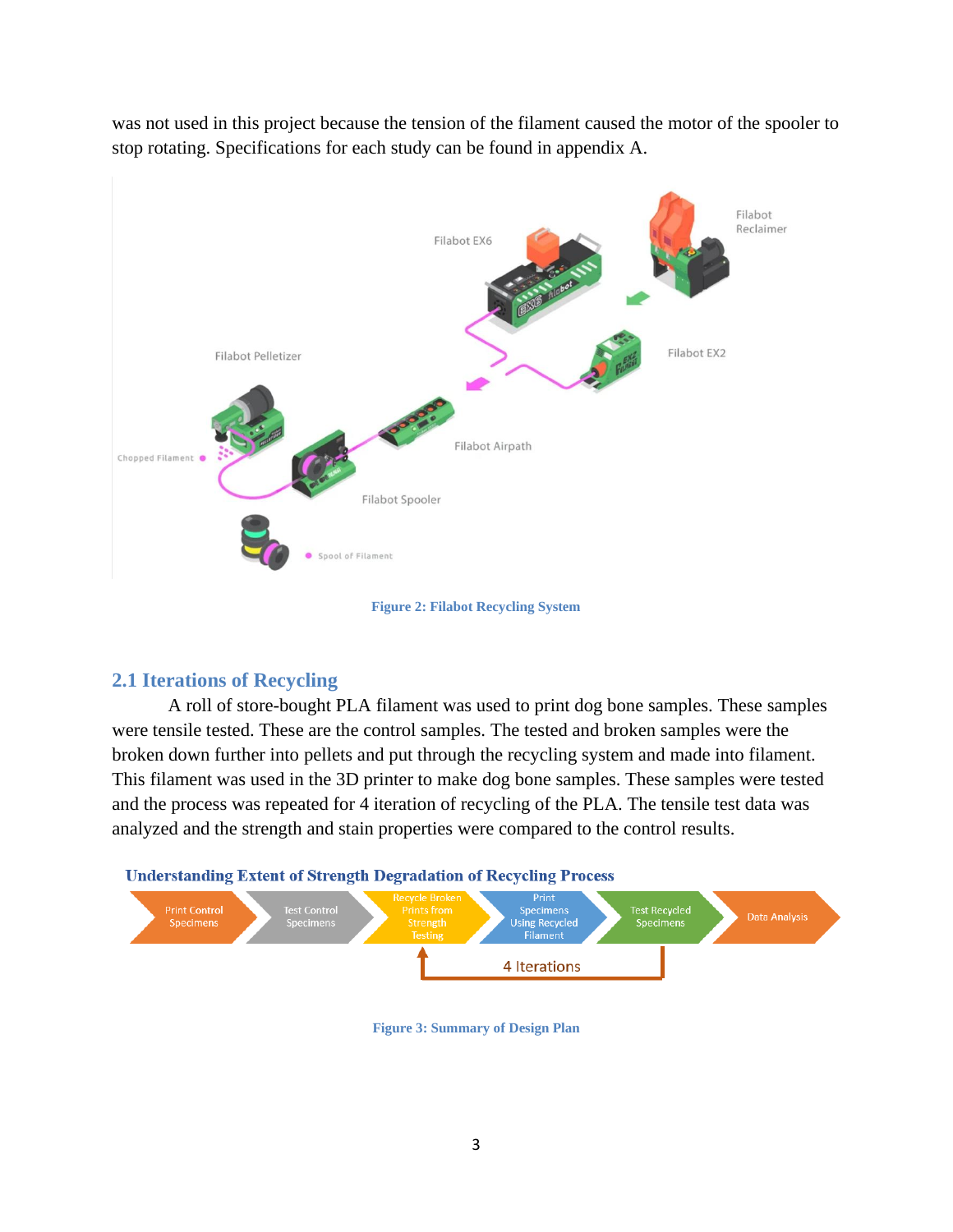#### <span id="page-8-0"></span>**2.2 PLA Additive Study**

Unrecycled pellets were used to make a roll of filament and this filament was used to print dog bone samples. These are the control samples. After being tested, the samples were broken down and recycled into filament. This filament was used to print samples. This is the recycled once data set. These samples were tested and broken down into pellets. The recycled pellets were mixed in 3 ratios, 60% unrecycled/raw pellets to 40% recycled pellets, 70% unrecycled/raw pellets to 30% recycled pellets and 80% unrecycled/raw pellets to 20% recycled pellets. The different ratio of pellets were extruded, printed and tested. The material properties of the ratio samples were compared to the unrecycled control and the recycled once samples.

#### <span id="page-8-1"></span>**2.3 Carbon Fiber Additive Study**

The control and recycled once data were used from the PLA additive study. Recycled pellets were mixed in 3 ratios, 50% carbon fiber pellets to 50% recycled pellets, 60% carbon pellets to 40% recycled pellets and 70% carbon fiber pellets to 30% recycled pellets.

#### <span id="page-8-2"></span>**2.4 Verification**

Two tests were conducted prior to the beginning of execution of the design plan to verify the viability of the plan. Sample dog bones were printed to ensure the desired shape, size, and print quality. These samples underwent strength testing to ensure the samples performed correctly to get the results needed.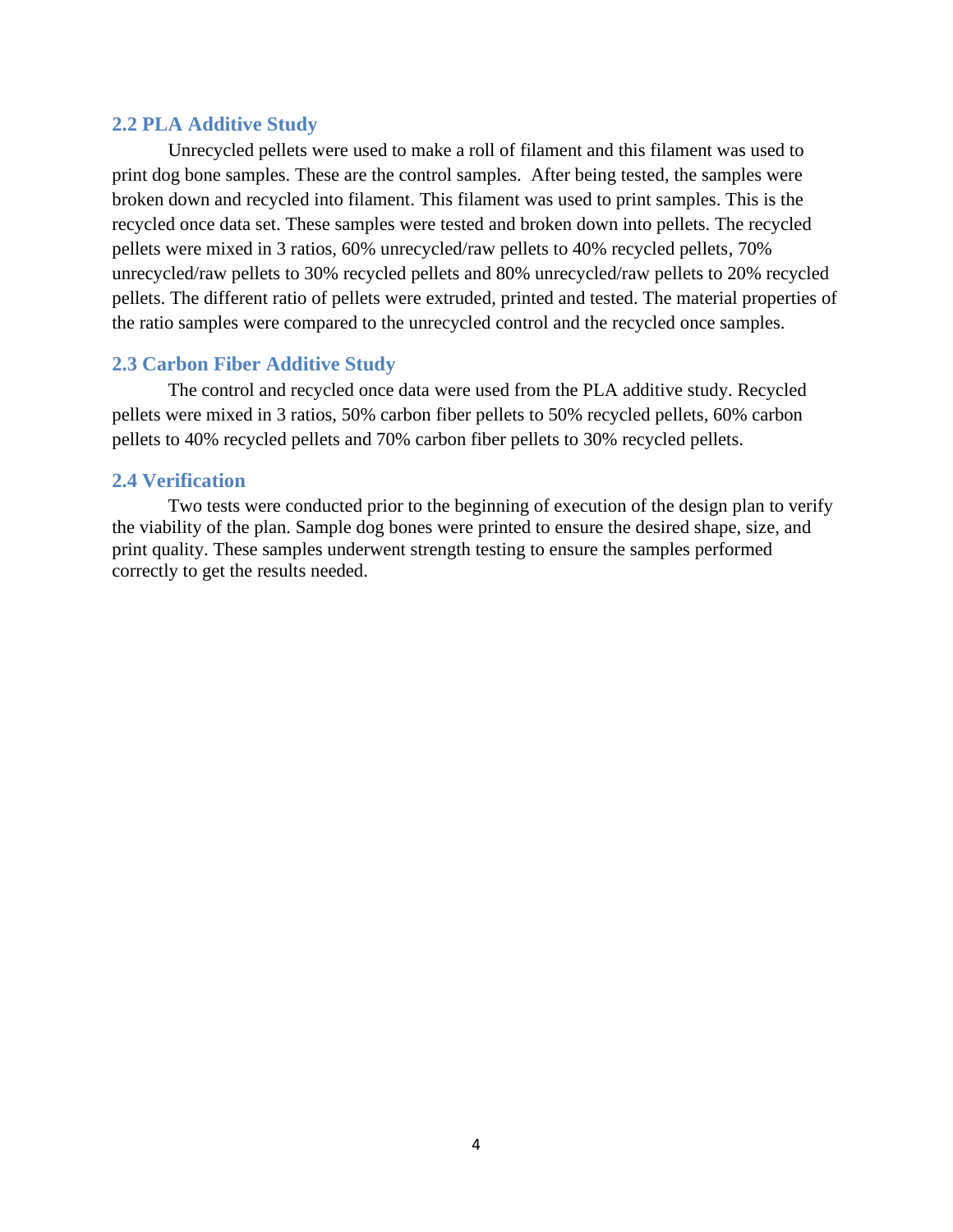#### <span id="page-9-0"></span>**3. Process Observations**

#### <span id="page-9-1"></span>**3.1 Iterations of Recycling**

A control set of values first had to be set up to have a comparison for the numerous recycled iterations. At the time of starting this control study, we had still not received the Filabot recycling machine and were only able to create and test control samples. Therefore, the control sample size ais very large when compared to the other tests. Once the recycler had been delivered, the group then had to learn how to use the system. When practicing, the team used unrecycled pellets. When the study began and recycled pellets began to be used, we had to adjust settings greatly because the recycled behaved differently.

#### <span id="page-9-2"></span>**3.2 PLA Additive Study**

The biggest challenge also led to rather large change in our approach. The previous rounds of PLA we were using was not mixing well with the fresh PLA pellets we were given. It would usually lead to inconsistent filament thickness that was outside the margins of error, or in the worst case clog the extruder. This caused a heavy setback. To overcome this compatibility, issue the group extruded and turn some of the fresh PLA pellets into filament and recycled it, creating a new set of recycled filament to mix with our fresh PLA pellets. With this new strategy in motion, the group did had to create a new control for this phase.

#### <span id="page-9-3"></span>**3.3 Carbon Fiber Additive Study**

The control data gathered in the previous phase was able to be transferred over to this phase since we used the same recycled filament. There were no further compatibility issues however the issues we ran into where much harder to properly solve. A problem we had been encountering for the entire semester was that there was only a limited number of printers available we had access to, and these printers were also available to everyone on a first come first serve basis. This became much larger problem at the end of the semester since the printing lab was in high use due to senior design projects. This contributed to a lot of strain on the 3D printing nozzles causing a lot of prints to fail prematurely. We had to be aggressive in this scenario to get a printer and relied on Aaron a few times to set up prints for us to ensure we received enough dog-bone samples to test. Because of this this phase of the study has the least data and the most uncertainties associated with it.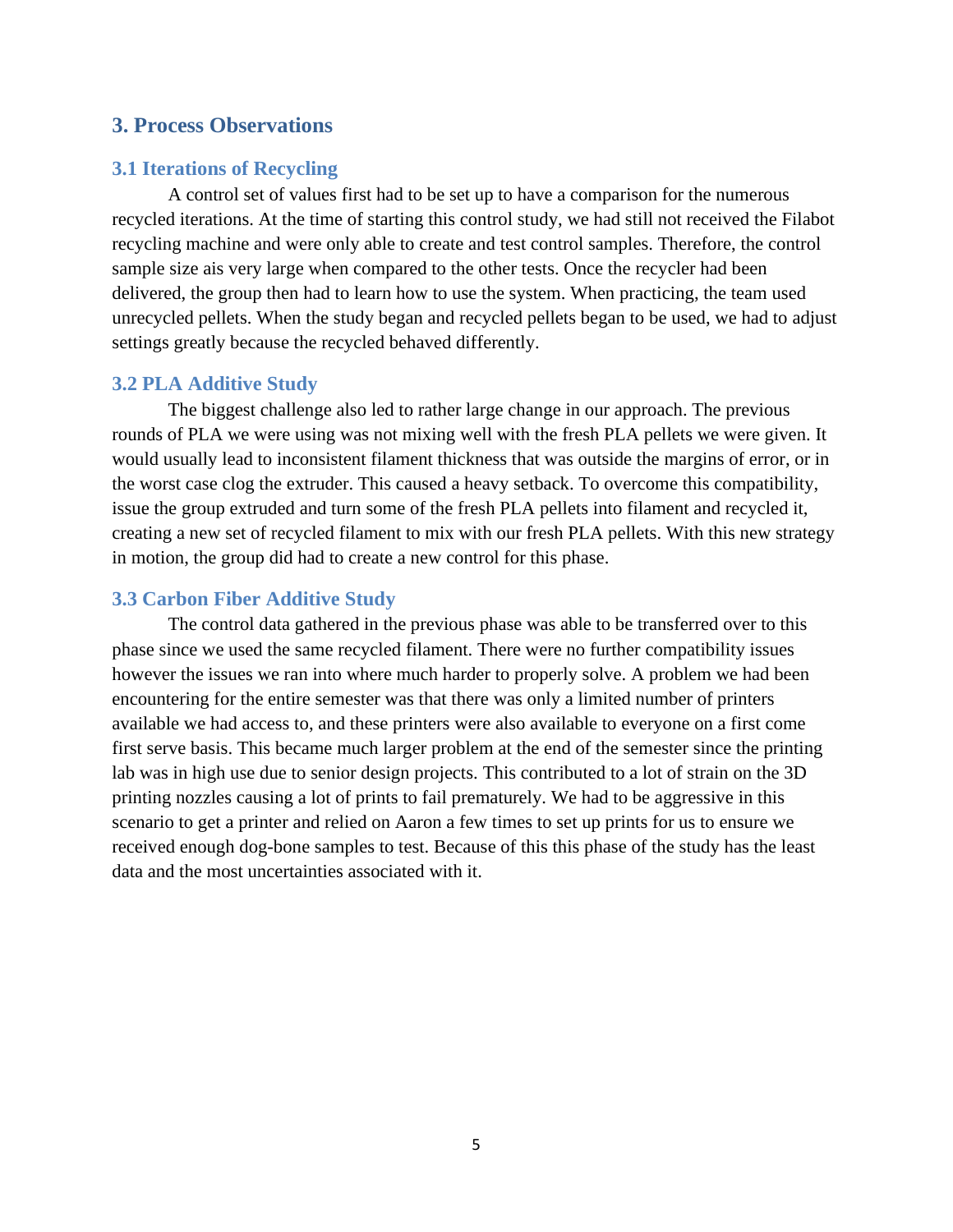# <span id="page-10-0"></span>**4. Equipment**

Equipment was provided by the College of Engineering and Polymer Science and most materials and equipment were purchase prior to this research project. The only purchase made for this project was Carbon Fiber PLA pellets. The theoretical costs of the project were calculated if equipment was not already readily available.

| <b>Theoretical Material Costs</b>   |           |  |
|-------------------------------------|-----------|--|
| Item                                | Cost      |  |
| <b>Filabot Recycling</b><br>Machine | \$14,399  |  |
| Instron $E3000 + B$ luehill         | \$99,000  |  |
| Cura                                | Free      |  |
| <b>Ultimaker Printer</b>            | \$6,355   |  |
| Carbon Fiber Pellets $(2x)$         | \$50      |  |
| PLA Filament Spool (2x)             | \$50      |  |
| Total                               | \$199,854 |  |

**Figure 4: Theoretical Material Costs**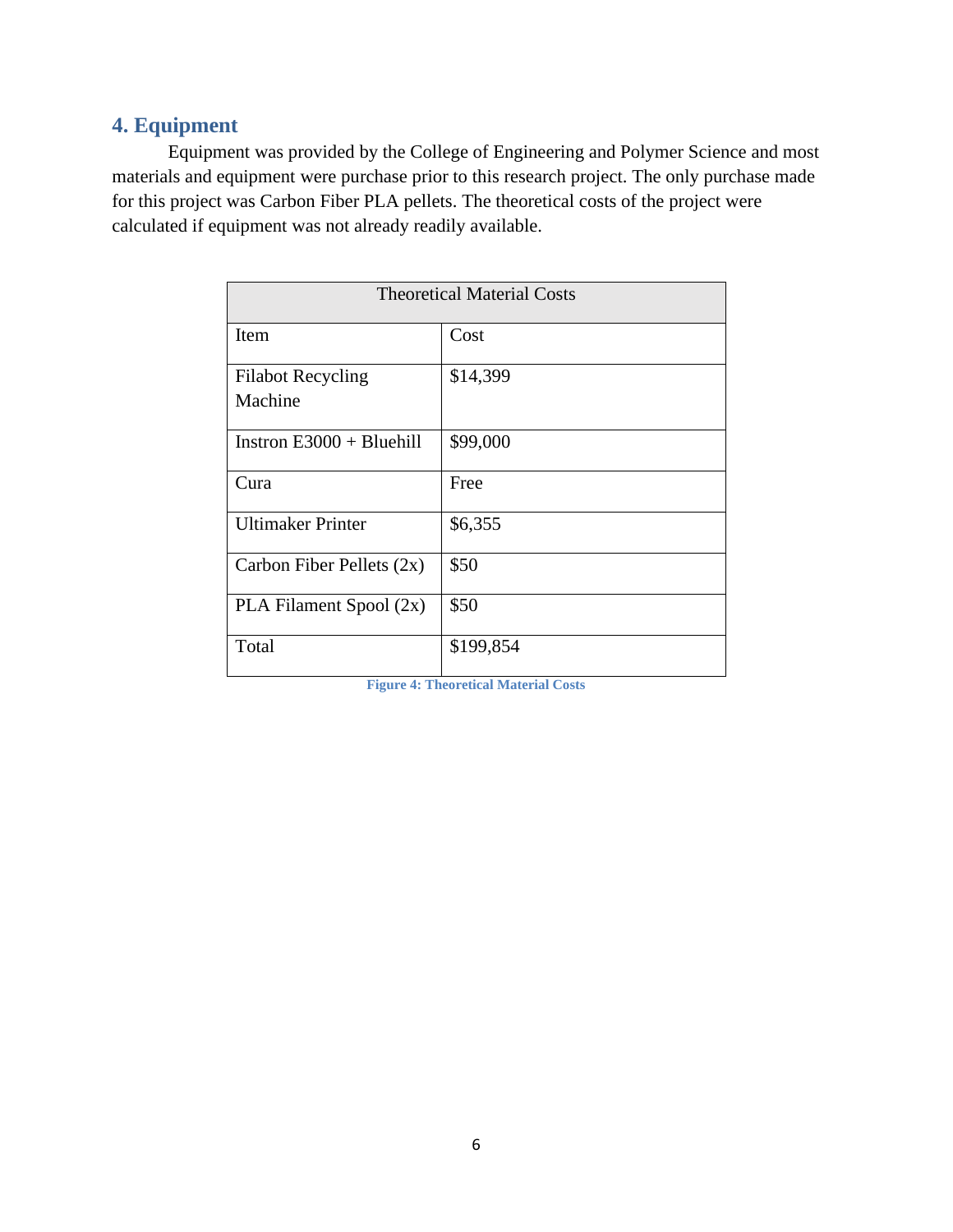# <span id="page-11-0"></span>**5. Results**

# <span id="page-11-1"></span>**5.1 Iterations of Recycling**

The iterations of recycling study examined the average tensile strength and strain during each iteration of recycling. The number of tested samples decreased for most iterations. This was due to printing issues, testing machine issues and loss of filament during the recycling process.

| iteration of Recycling # of Samples |
|-------------------------------------|
| 20                                  |
| q                                   |
|                                     |
| g                                   |
|                                     |
|                                     |

| <b>Iteration of Recycling # of Samples</b> |  |  |
|--------------------------------------------|--|--|
|                                            |  |  |

**Table 1: Iterations of Recycling Sample Size**

The average maximum tensile strength of all iterations was 44.19 MPa with a standard deviation of 3.4 MPa. These results show that the iterations of recycling have little effect on the maximum tensile strength of the PLA plastic. Each iteration of recycling had very low standard deviations. This data had very low variation.



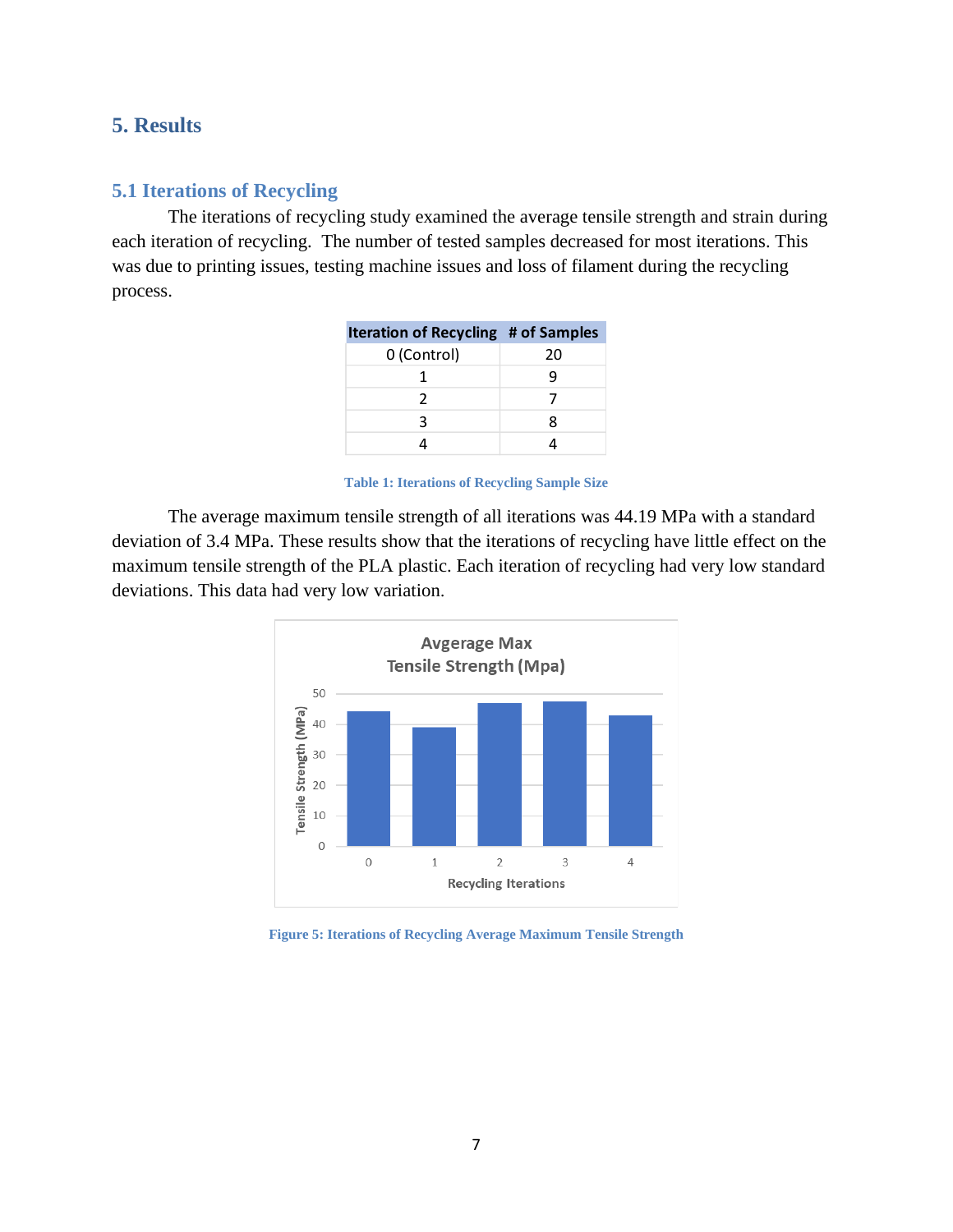| <b>Iteration of Recycling Standard Deviation</b> |      |
|--------------------------------------------------|------|
| 0 (Control)                                      | 3.94 |
|                                                  | 4.17 |
|                                                  | 5.42 |
|                                                  | 3.94 |
|                                                  | 3.64 |

**Table 2: Iterations of Recycling Average Maximum Tensile Strength Standard Deviation** 

There was a significant degradation in strain after iterations of recycling. The strain of the samples begun at 101.4 µε before recycling and after 4 iterations had a strain of 19.11 µε. The degradation followed an exponential decay fit line, with a high R<sup>2</sup> value of 0.9603. The standard deviation in each iteration were not similar. The 1<sup>st</sup> iteration of recycling had the highest standard deviation of 39.17 µε and the 4th iteration had the lowest standard deviation of 1.41 µε. During testing, it was observed that each iteration, the plastic became increasingly brittle and more difficult to print with. As the iteration increased, we noticed more print failures when printing the dog-bones.



**Figure 6: Iterations of Recycling Maximum Strain**

| Iteration of | Standard         |
|--------------|------------------|
| Recycling    | <b>Deviation</b> |
| 0 (Control)  | 15.46            |
|              | 39.17            |
| 2            | 9.28             |
| ς            | 4.16             |
|              | 1.41             |

**Table 3: Iterations of Recycling Maximum Strain Standard Deviation**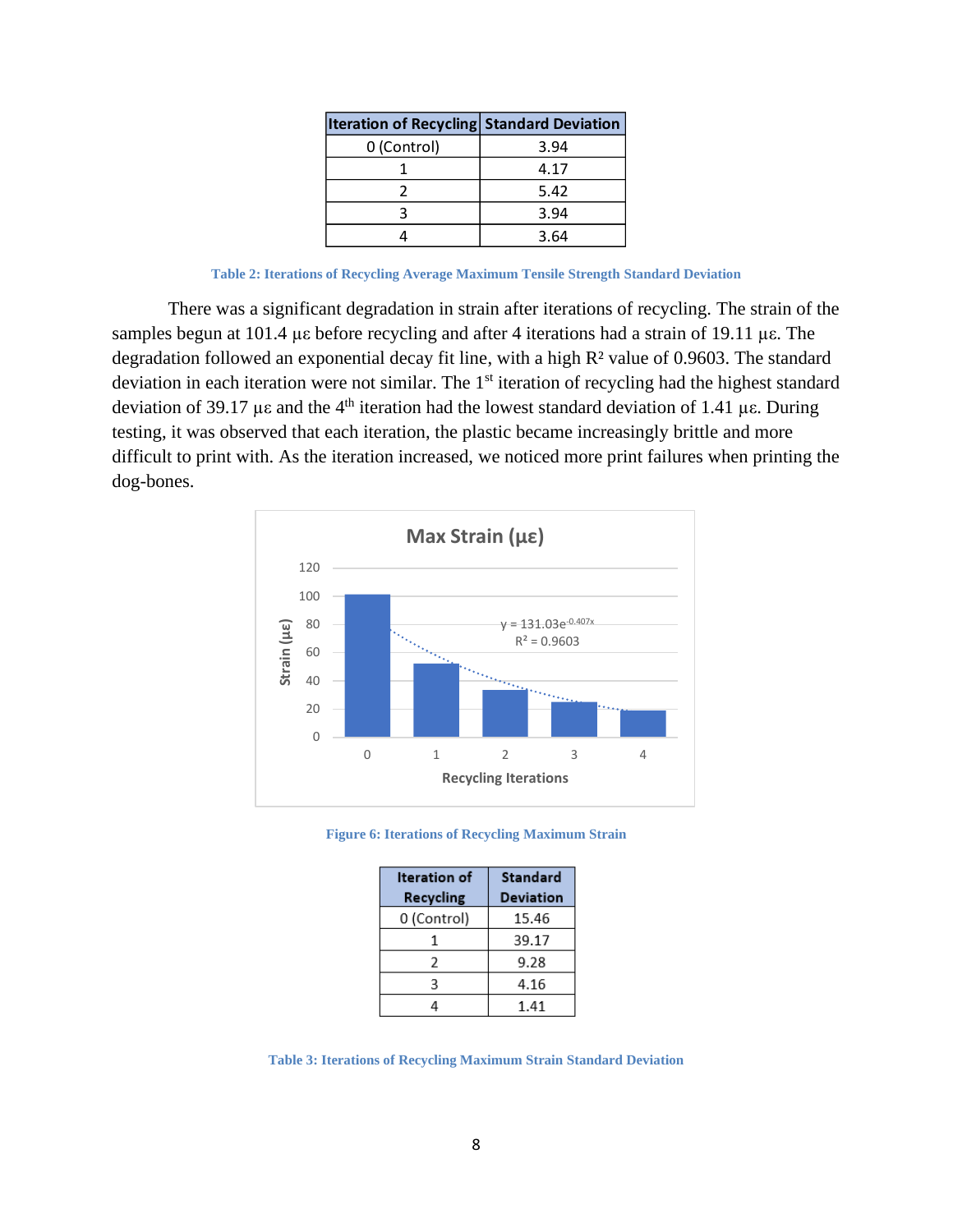#### <span id="page-13-0"></span>**5.2 PLA Additive Study**

The iterations of recycling study examined the maximum tensile strength, and strain during each iteration of recycling. Due to complications with recycling and printing, a small sample size was used with 4 or 5 samples tested for each ratio. The different ratios were compared against the recycled once and unrecycled data.

Only the 60/40 and 70/30 raw to recycling filament ratios were able to regain the maximum tensile strength of the unrecycled filament. The 80/20 had an improved tensile strength from one iteration of recycling, but it did not regain to strength of unrecycled filament. There was little variation in maximum tensile strength, with all standard deviation under 1 MPa. It was concluded that adding unrecycled filament pellets to recycled pellets in the right ratio can restore the maximum tensile strength.

| PLA Additive Study |                                          |
|--------------------|------------------------------------------|
|                    | <b>Maximum Tensile</b><br>Strength (MPa) |
| Unrecycled         | 57.970                                   |
| Recycled Once      | 43.289                                   |
| 60/40              | 59.130                                   |
| 70/30              | 59.637                                   |
| 80/20              | 53.332                                   |

**Table 5: PLA Additive Study Maximum Tensile Strength**

| <b>Recycling Ratio</b> | <b>Standard Deviation</b> |
|------------------------|---------------------------|
| Control                | 0.07                      |
| 1 Iteration            | 0.73                      |
| 60/40                  | 0.07                      |
| 70/30                  | 0.61                      |
| 80/20                  | 0.78                      |

**Table 5: PLA Additive Study Maximum Tensile Strength Standard Deviation**

None of the ratio samples were able to regain the strain of the unrecycled samples, but they all performed better than the recycled once samples. It is difficult to regain the strain of recycled PLA materials. The largest ratio of raw pellets was able to improve the strain the most. The was a decent amount of variation in the strain data.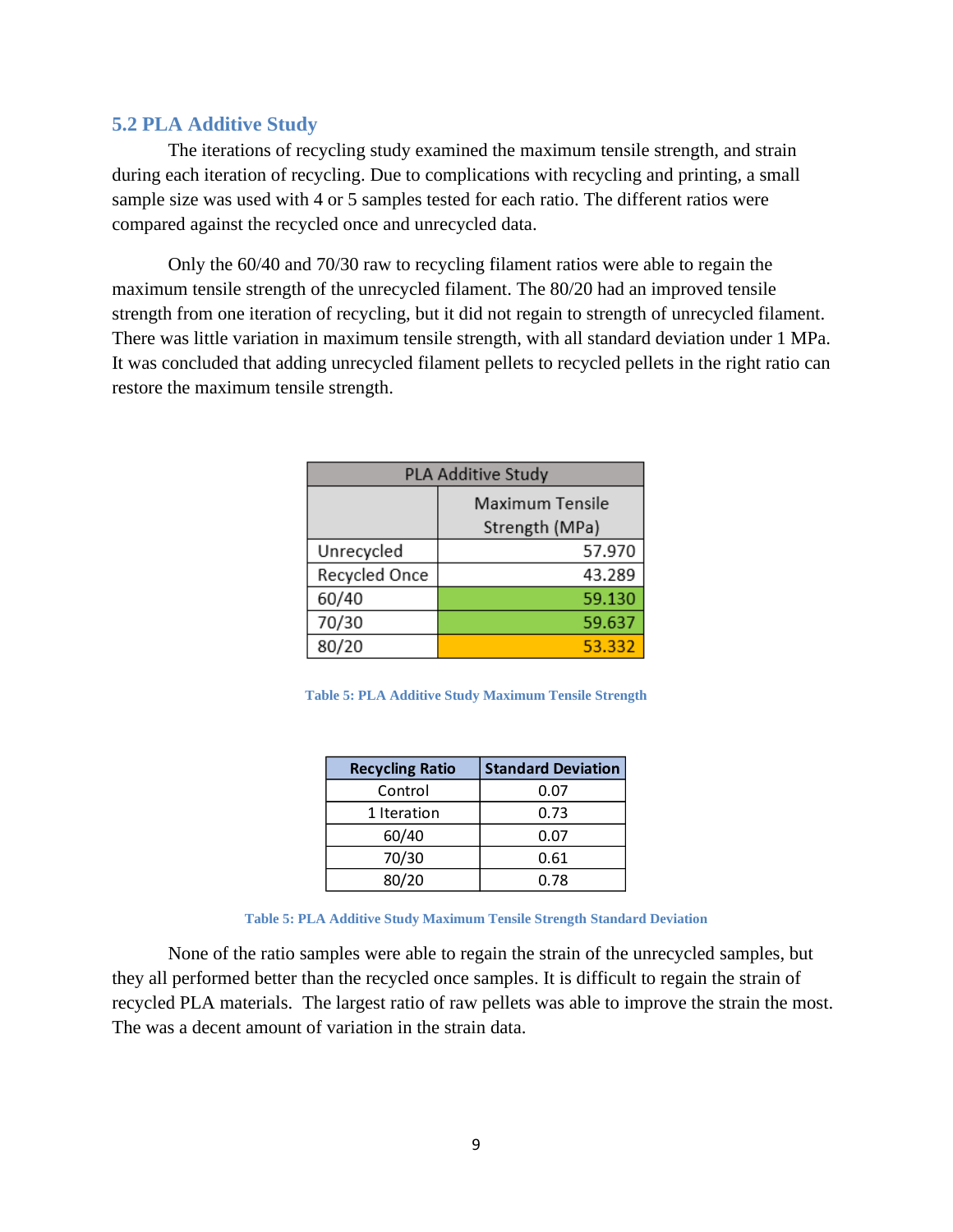| <b>PLA Additive Study</b>                |        |       |
|------------------------------------------|--------|-------|
| Strain ( $\mu \varepsilon$ ) Improvement |        |       |
| Unrecycled                               | 39.564 |       |
| <b>Recycled Once</b>                     | 31.288 |       |
| 60/40                                    | 35.827 | 12.7% |
| 70/30                                    | 31.321 | 0.1%  |
| 80/20                                    | 31.962 | 2.1%  |

**Table 6: PLA Additive Study Maximum Strain**

| <b>Recycling Ratio</b> | <b>Standard Deviation</b> |
|------------------------|---------------------------|
| Control                | 3.94                      |
| 1 Iteration            | 4.17                      |
| 60/40                  | 5.42                      |
| 70/30                  | 3.94                      |
| 80/20                  | 3.64                      |

**Table 7: PLA Additive Study Maximum Strain Standard Deviation**

# <span id="page-14-0"></span>**5.3 Carbon Fiber Additive Study**

Adding carbon fiber did not fully regain the maximum tensile strength in any of the ratios, but all samples were better than the recycled once sample. There was little variation in the data as the standard deviation for all tests were relatively low.

| Carbon Fiber Additive Study |                        |
|-----------------------------|------------------------|
|                             | <b>Maximum Tensile</b> |
|                             | Strength (Mpa)         |
| Unrecycled                  | 57.970                 |
| Recycled Once               | 43.289                 |
| 50/50                       | 47.430                 |
| 60/40                       | 50.524                 |
| 70/30                       | 53.855                 |

**Table 8: Carbon Fiber Study Maximum Tensile Strength**

| <b>Recycling Ratio</b> | <b>Standard Deviation</b> |
|------------------------|---------------------------|
| Control                | 0.90                      |
| 1 Iteration            | 0.73                      |
| 50/50                  | 0.90                      |
| 60/40                  | 1.71                      |
| 70/30                  | 0.40                      |

**Table 9: Carbon Fiber Study Maximum Tensile Strength Standard Deviation**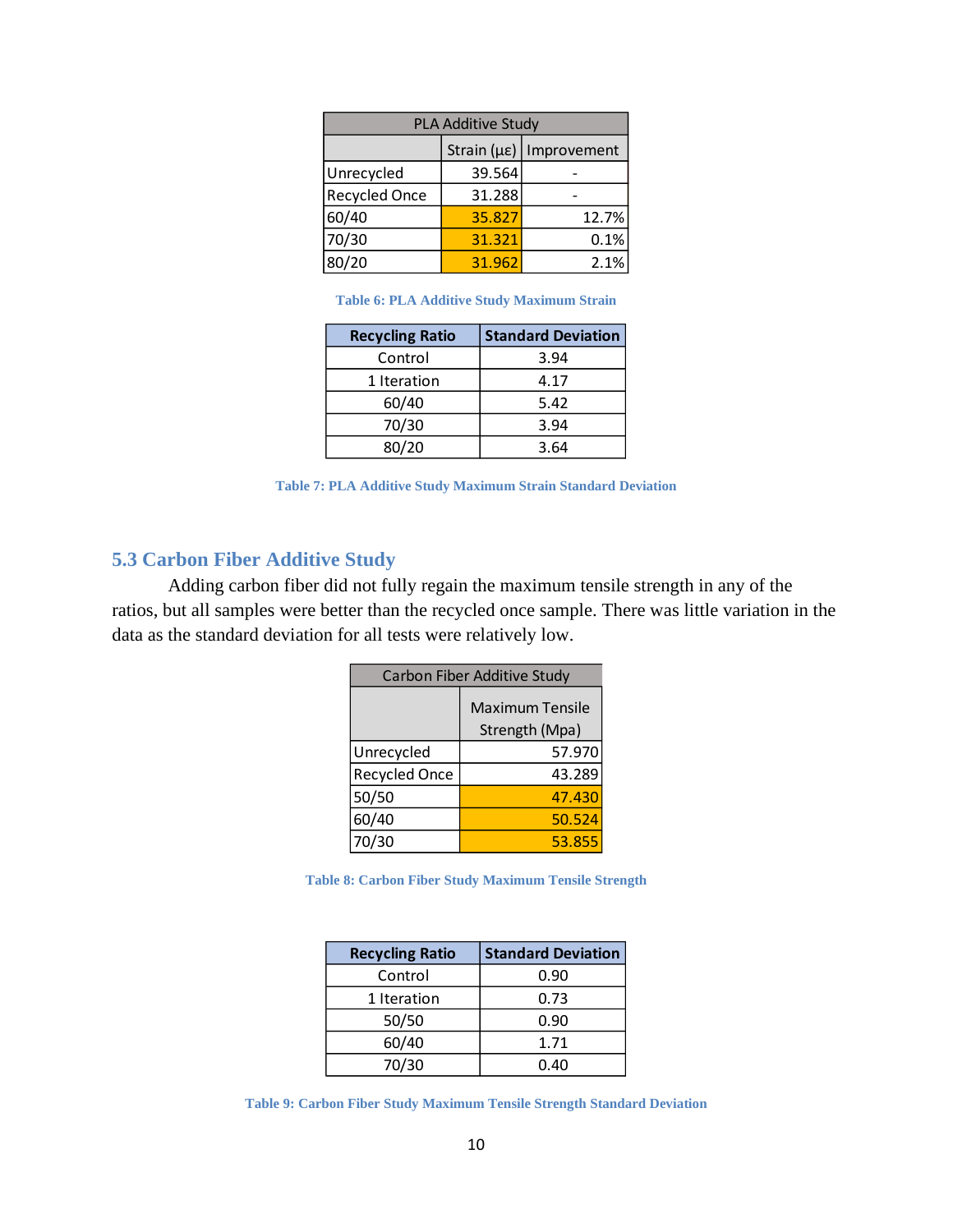The 60/40 ratio sample was slimly able to achieve a strain value close the unrecycled sample. The 50/50 and 70/30 samples only achieved a strain better than the recycled once sample. We suspect that the reason the 60/40 results performed better is the very large variance in the data, seen in the standard deviation of 11.58. With the large standard deviation, it is hard to say exactly which ratio of new pellets improved the strain the most.

| Carbon Fiber Additive Study |                            |             |  |  |
|-----------------------------|----------------------------|-------------|--|--|
|                             | Strain $(\mu \varepsilon)$ | Improvement |  |  |
| Unrecycled                  | 39.564                     |             |  |  |
| Recycled Once               | 31.288                     |             |  |  |
| 50/50                       | 34.169                     | 8.4%        |  |  |
| 60/40                       | 40.224                     | 22.2%       |  |  |
| 70/30                       | 35.503                     | 11.9%       |  |  |

**Table 10: Carbon Fiber Study Maximum Strain**

| <b>Recycling Ratio</b> | <b>Standard Deviation</b> |
|------------------------|---------------------------|
| Control                | 3.94                      |
| 1 Iteration            | 4.17                      |
| 50/50                  | 2.05                      |
| 60/40                  | 11.58                     |
| 70/30                  | 5.19                      |

**Table 11: Carbon Fiber Study Strain Standard Deviation**

#### <span id="page-15-0"></span>**5.4 Results Discussion**

Strain was the most effected material property in recycling. The source of this is believed to be due to the polymer strands in the material. During the recycling process, the polymer links are shortened. When subject to tension, the polymer strands will break sooner because they are shorter and have less distance to stretch and plastic. This phenomenon can be seen in the stress stain curve below. The recycling process shortens the distance between the yield strength and ultimate strength, resulting in a shorten plastic strain.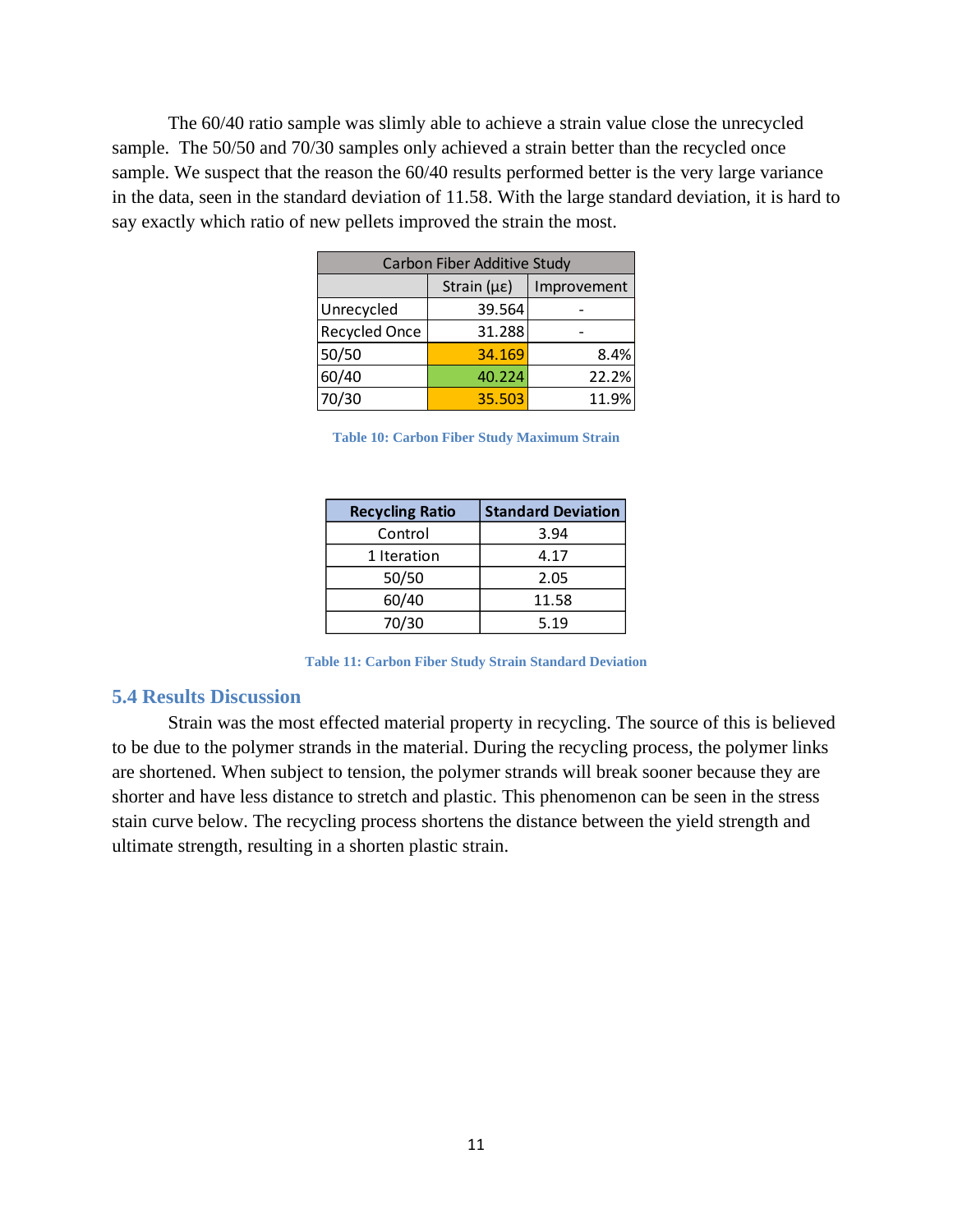

**Figure 7: Effect of Recycling on Stress Strain Curve on Plastic**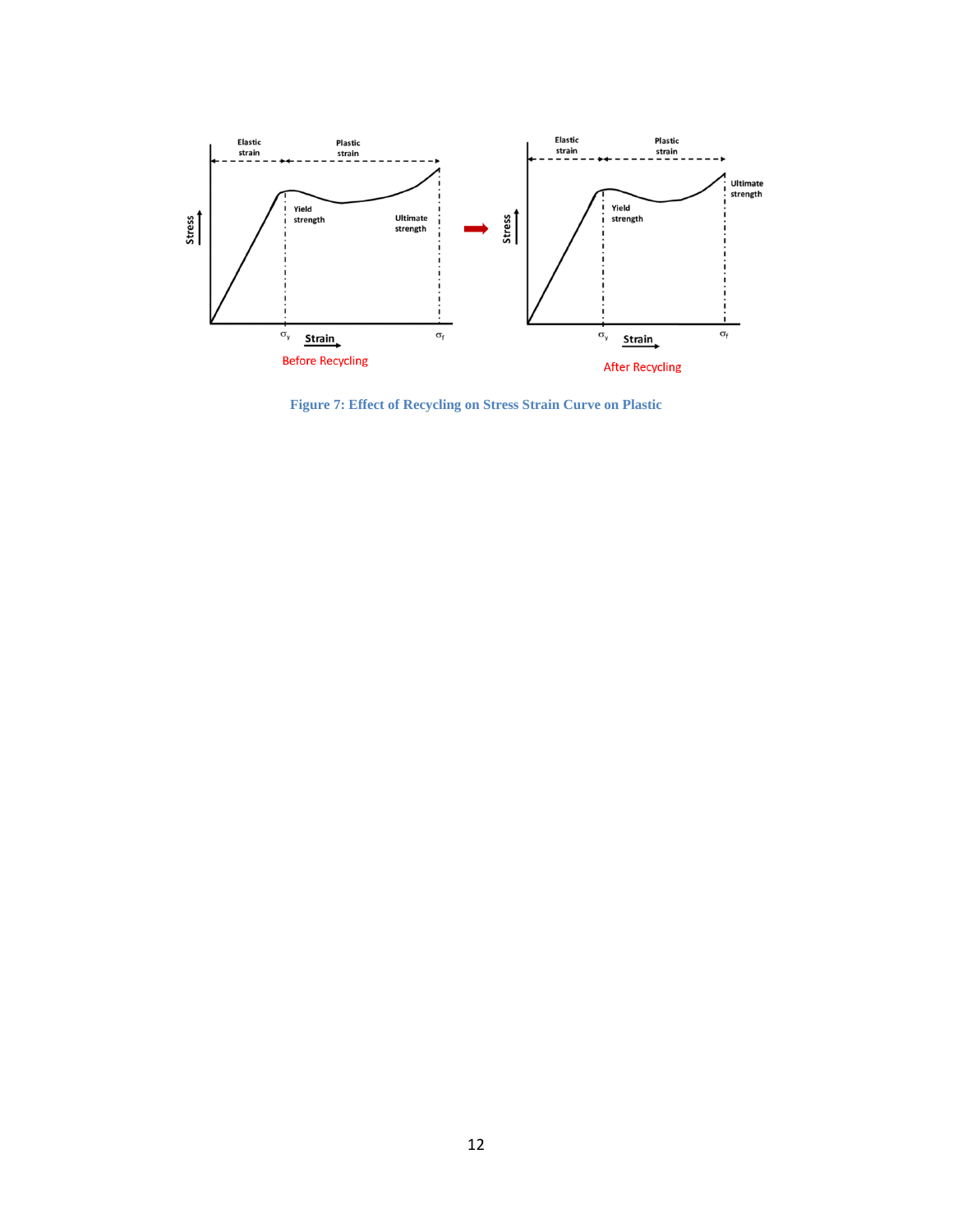#### <span id="page-17-0"></span>**6. Conclusion**

As seen by the results above, while the ultimate tensile strength of PLA does not change much when repeatedly recycled, the strain undergoes exponential decay causing the material to become very brittle. Additionally, we saw that introducing a certain ratio of carbon fiber or fresh PLA can help or possibly return the ductility of the plastic, while other ratios due very little.

#### <span id="page-17-1"></span>**6.1 Accomplishments**

As a result of this project, several goals were accomplished. The team was able to understand the nuances of the recycling systems and communicate the knowledge to faculty for future use. The team was successful in designing and executing an experimental strategy. The data from this experiment gives 3D printing faculty knowledge of the material properties of recycled materials. From a team perspective, the group gained valuable experiences and lessons in communication, time management, planning and deepened their understanding of recycling and material properties.

#### <span id="page-17-2"></span>**6.2 Uncertainties**

Any measurement made will have some level uncertainty in it since the devices used for measurement do not have a precision of infinity and the most common measurements made were one for area. These measurements were done with a caliper which measured to two decimals points past zero. Some ways to combat this uncertainty was by making several measurements of the dog-bones and then averaging them to get closer to the actual lengths. A much larger and more complicated uncertainty lied in how the printers operated. Towards the early parts of the experiment the printers were consistent with their prints and almost never failed mid print. However, as the material was recycled more and more and the printers got used more and more, it led to them failing mid print rather commonly. This usually led to the prints either skipping parts of a layer or entire layers all together which introduces gaps in the geometry that were either very difficult or near impossible to measure and could not be done with as high as precision due to calipers being a poor tool for this kind of job. This issue was especially prevalent in the carbon fiber section of the study which likely led to the higher standard deviations found in that area along with the overall lower Ultimate tensile strength.

Another issue that leads to heavy uncertainties in the results would be the fact that the Filabot machine is used for research by other groups. Another group used the machines to recycled CD material. This often left the granulator and extruder of the Filabot heavily contaminated with other material that could affect the material properties of the PLA.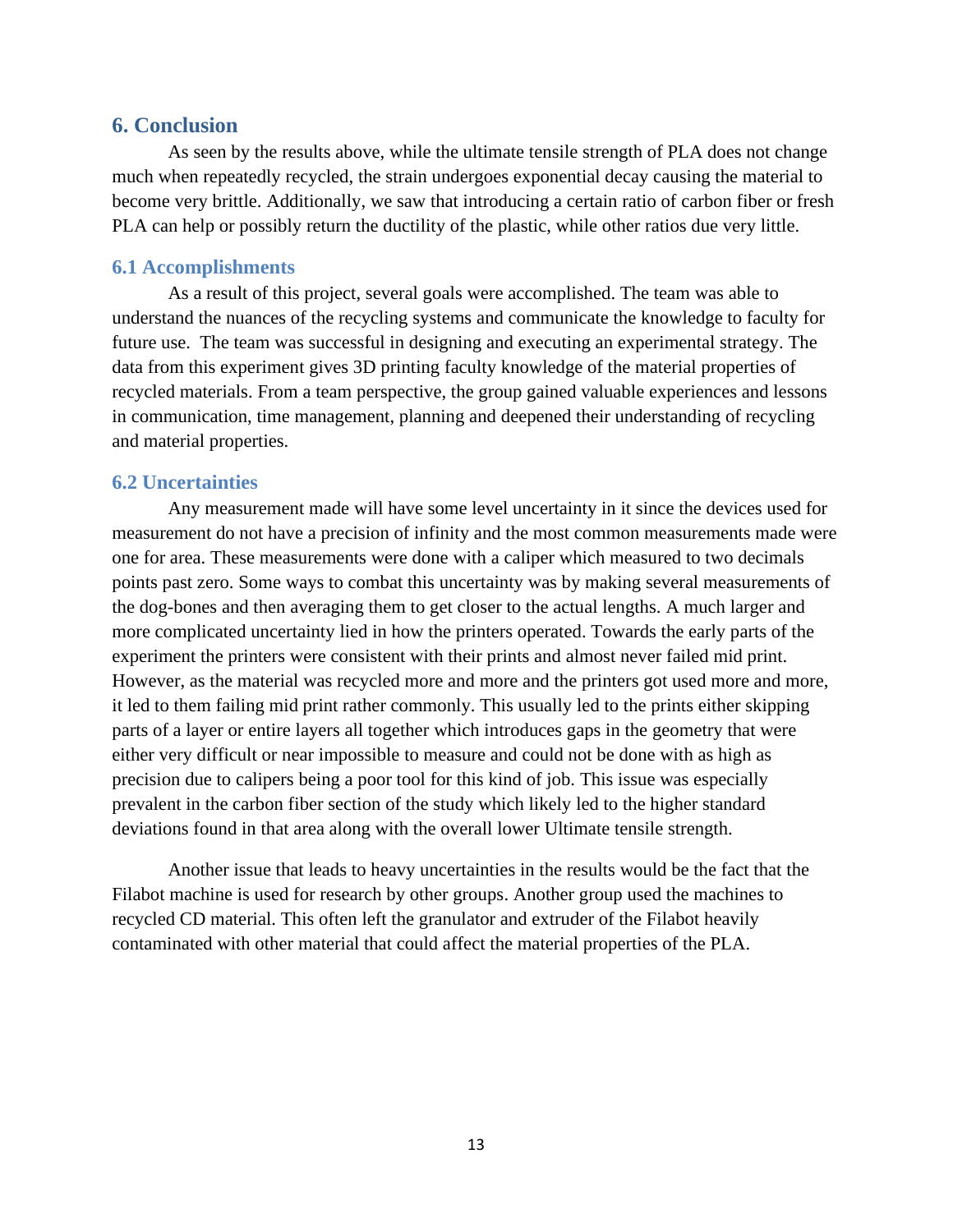

**Figure 8: Contamination in Extrusion Process Resulting in Melting of Plastic**

A way to combat these issues would be with more precise measuring equipment and equipment more suited to measure small gaps in dog-bone geometry. Additionally, if the group had had their own printer that could only be used by them it likely would have put less pressure on the printer and allowed for more clean prints. Additionally, the contamination issued would be much less of an issue if only one group was using the Filabot during research, though other types of contamination like dust would still remain.

## <span id="page-18-0"></span>**6.3 Ethical Considerations**

A big part of 3D printing is support generation, which end up being thrown out along with failed prints. As 3D printing becomes more of a mainstream tool, these wastes which are seen as insignificant end up becoming one of the biggest sources of waste in the industry. 3D printing has grown to affect every industry, creative and non. In a study done by Filamentive, it was found that on average each 3D printer ends up using 26.5lbs of filament annually, 10% of which becomes waste. Grand View Research found that in 2021, 2.2 million 3D printers were sold globally. Even if we are to assume that 25% of those printers are in use that still ends up creating over half a million pounds of waste annually. Another factor that comes into play is how, for PLA to be biodegradable, the conditions it must be in are almost impossible to create. The enzyme Proteinase K that is a catalyst to hydrolyze PLA, is very rarely available in the environment. Other than that, the material would have to be in a moisture rich environment that is above 140F to begin the self-hydrolyzation process of reducing its molecular weight from a polymer to a lactic acid. Even in such circumstances when the PLA is able to degrade it happens over such an extended period of time that it ends up leaving behind trace metals. By using a recycling system, the University has the opportunity to reduce it's carbon footprint and avoid a lot of the devastating effects of throwing away PLA plastics.

#### <span id="page-18-1"></span>**6.4 Future work**

There are many ways this project could be advanced with further work. Restoration of strain could be restored with the exploration of new additives, like Plastistrength®. This additive is for 3D printing and helps improve quality of the material. Further work could also be done with different ratios of raw to recycled pellets and exploration of printing properties, like temperature, layer thickness, infill pattern, etc.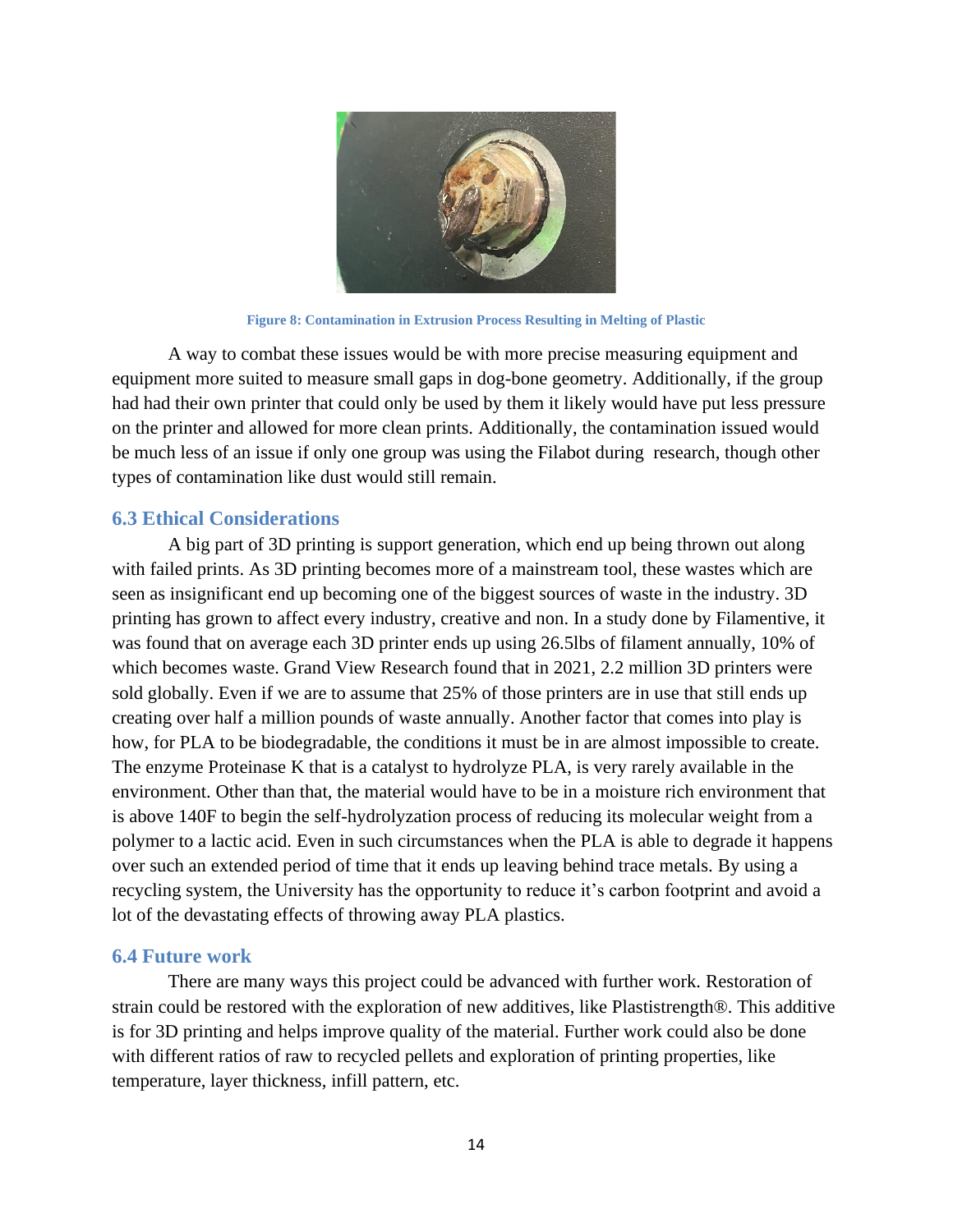# <span id="page-19-0"></span>**References**

- *3D Printing Market Size & Share Report, 2022-2030*, https://www.grandviewresearch.com/industry-analysis/3d-printing-industry-analysis.
- "Additives for Polyactic Acid (PLA)." *Additives for Polyactic Acid (PLA)*, https://plasticadditives.arkema.com/en/markets/additives-for-polyactic-acid-pla/.
- Alasfar, Reema H., et al. "A Review on the Modeling of the Elastic Modulus and Yield Stress of Polymers and Polymer Nanocomposites: Effect of Temperature, Loading Rate and Porosity." *MDPI*, Multidisciplinary Digital Publishing Institute, 18 Jan. 2022, https://www.mdpi.com/2073-4360/14/3/360/htm.
- "ASTM D638 Plastic Tensile Properties Testing." *ADMET*, https://www.admet.com/testingapplications/testing-standards/astm-d638-plastic-tensile-properties-testing/.
- "Is PLA Compostable?" *Is PLA Compostable and Biodegradable*, 15 Oct. 2018, https://www.biosphereplastic.com/biodegradableplastic/uncategorized/is-pla-compostable.
- Jones, Michael. "PETG/PLA Recycling: How to Recycle 3D Printer Waste." *All3DP*, 23 Jan. 2022, https://all3dp.com/2/3d-printer-recycled-plastic-tips-for-your-waste-plastic/.
- Toor, Ravi. "The 3D Printing Waste Problem." *Filamentive*, https://www.filamentive.com/the-3d-printing-waste-problem/.